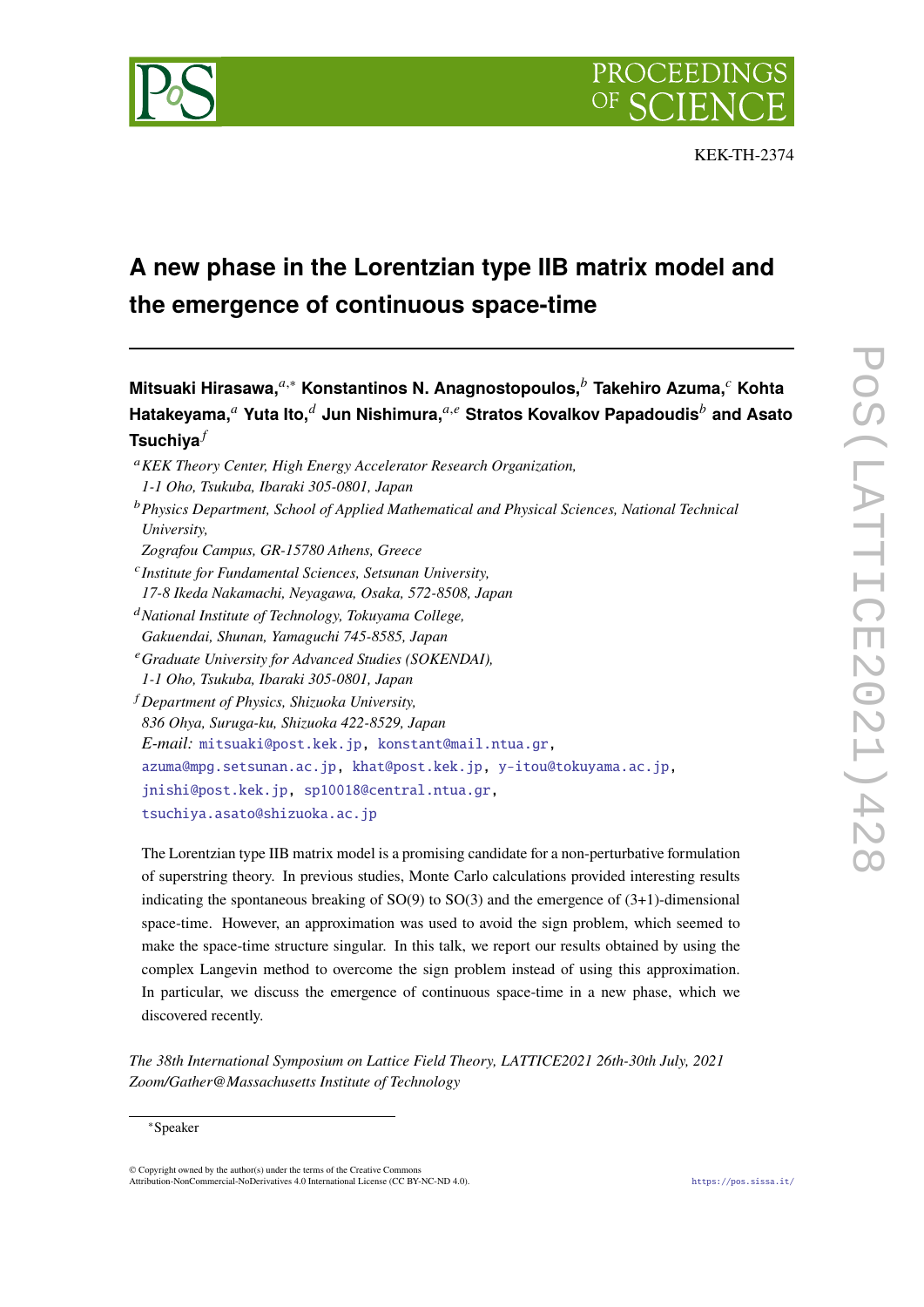# **1. Introduction**

Superstring theory is the most promising candidate for a unified theory of all interactions, including gravity. The theory is consistently defined in ten-dimensional space-time, and the extra six dimensions need to be small enough to be consistent with current observations. One mechanism that leads to phenomenologically acceptable scenarios is the compactification of the extra dimensions into small compact internal spaces. These scenarios have been investigated perturbatively on Dbrane backgrounds and result in a vast number of vacua, leading to the so-called string landscape. It is therefore interesting to see what happens when one includes nonperturbative effects and whether these play an essential role in determining the true vacuum of the theory.

In 1996, the type IIB, or IKKT, matrix model was proposed as a nonperturbative formulation of superstring theory [\[1\]](#page-7-0). The model is obtained by dimensionally reducing the action of the ten-dimensional  $N = 1$  Super Yang-Mills (SYM) to zero dimensions. The resulting matrix model has maximal  $N = 2$  supersymmetry (SUSY) and the translations of the SUSY algebra is realized by the shifts  $A_{\mu} \rightarrow A_{\mu} + \alpha_{\mu} \mathbf{1}, \mu = 0, \dots, 9$ . The eigenvalues of the bosonic matrices  $A_{\mu}$  are considered to define space-time; therefore, although space-time does not exist a priori in the model, it emerges from the dynamics of the theory. The model has the potential to provide a nonperturbative mechanism for *dynamical* compactification of the extra dimensions in superstring theory. Such a scenario has been shown to be realized in the model's Euclidean version. In this case, dynamical compactification is realized by the Spontaneous Symmetry Breaking (SSB) of the SO(10) rotational symmetry down to SO(3), resulting in a three-dimensional macroscopic universe. This was shown by applying the Gaussian Expansion Method (GEM) [\[2–](#page-7-1)[5\]](#page-7-2), which is a systematic expansion yielding nonperturbative information, and by Monte Carlo calculations [\[6](#page-7-3)[–9\]](#page-7-4).

Those results provide a strong motivation to study the model in its original, Lorentzian version. A straightforward Monte Carlo calculation is not possible because the model has a strong complex action problem. This led the authors in [\[10\]](#page-7-5) to use an approximation that completely removes the complex action problem. They found that the model features a *dynamically* emerging continuous time, and that space is expanding from Planck scale to a macroscopic *three dimensional* universe. This happens by SSB the SO(9) rotational symmetry of space down to SO(3). Following works showed that this expansion has the potential to be phenomenologically viable, being exponential at short times and power like at late times  $[11-14]$  $[11-14]$ . At late times, the dominant configurations can be approximated by classical solutions representing an expanding space that contain phenomenologically consistent matter content at low energies [\[15](#page-8-1)[–27\]](#page-9-0).

Recent work shows that the expansion is driven by singular configurations associated with the Pauli matrices, in which only two eigenvalues are large [\[28\]](#page-9-1). This behavior is due to the approximation used to avoid the complex action problem; therefore it becomes necessary to perform calculations in the full Lorentzian model. In that case, the partition function is not well defined, and in [\[29\]](#page-9-2) it was proposed to perform two independent world-sheet and target space Wick rotations, parameterized by two parameters s and k, respectively, and then take an appropriate s,  $k \to 0$  limit. Even after this deformation, the model suffers from a severe complex action problem, which the authors overcame by using the Complex Langevin Method (CLM) [\[30,](#page-9-3) [31\]](#page-9-4). The CLM has been known to yield wrong results in many interesting cases, but by applying new techniques, and correct convergence criteria [\[32](#page-9-5)[–38\]](#page-9-6), it is possible to use the method successfully. Recently, the CLM has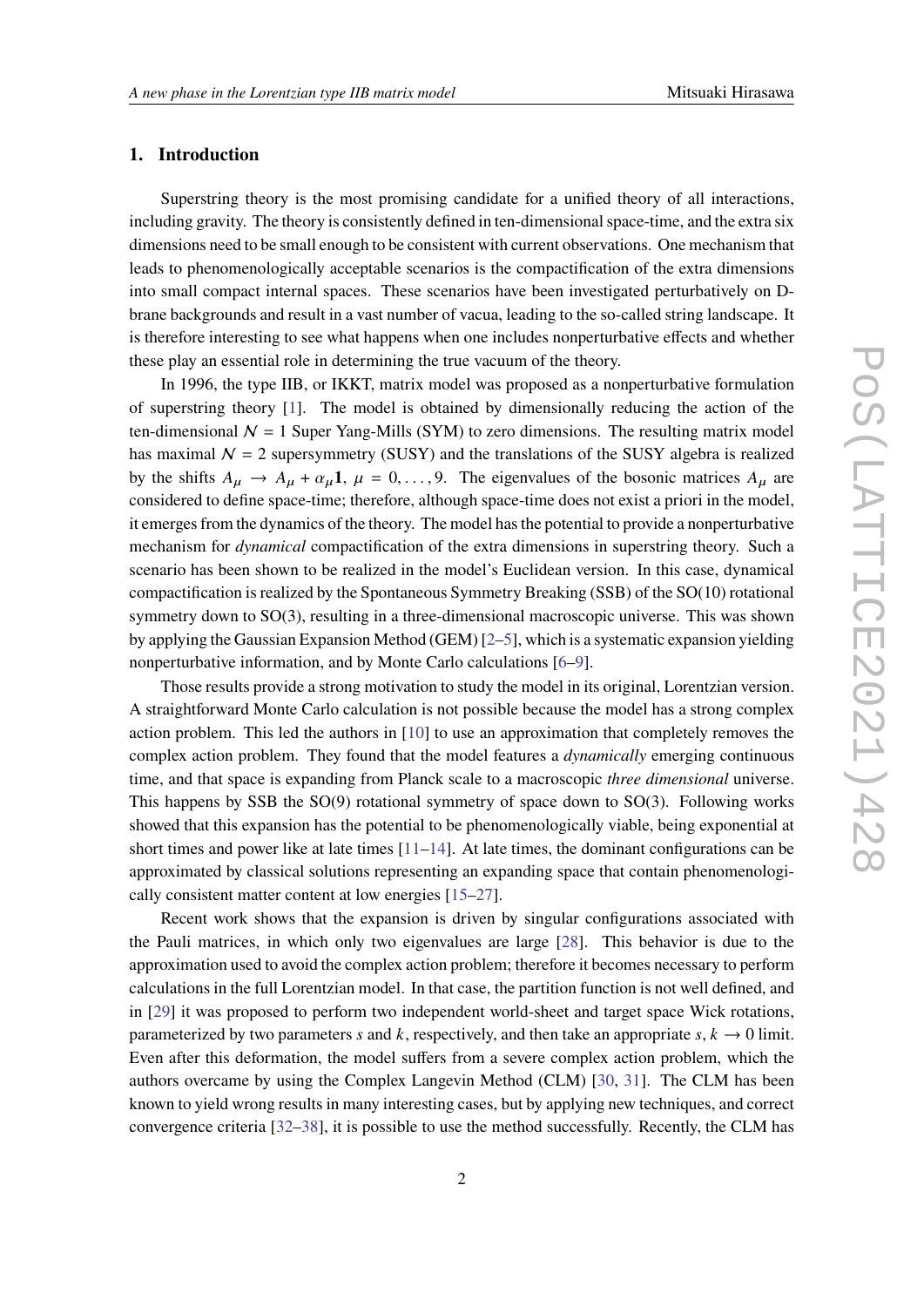been applied to the Euclidean IIB matrix model, yielding results that are in agreement with GEM calculations [\[8,](#page-7-7) [9\]](#page-7-4).

This work applies the CLM to a simplified version of the IIB matrix model, where the fermionic degrees of freedom are quenched (bosonic IIB). The model is deformed by the Wick rotations mentioned above, and we are able to study  $(s, k)$  deformations for  $k = 0, -1 \le s \le 0$ . The  $s = -1$ model is the one studied in [\[10\]](#page-7-5) and the  $s = 0$  model is the bosonic Lorentzian IIB matrix model. The simulations are successful, and we observe a transition from the singular "Pauli Matrix" dominated phase to a new, continuous phase. We observe that the dominant configurations are continuous, non-expanding space-times. As in the case of the Euclidean model, we expect that SUSY plays an essential role in the SSB of the rotational symmetry of space. We expect to report results in this direction in future work.

# **2. The Model**

The Lorentzian type IIB matrix model is given by

$$
Z = \int \mathcal{D}A \mathcal{D}\Psi e^{-S(A,\Psi)},\tag{1}
$$

<span id="page-2-0"></span>
$$
S(A, \Psi) = iN\beta \left\{ \frac{1}{4} \text{Tr} \left[ A_{\mu}, A_{\nu} \right]^{2} + \frac{1}{2} \text{Tr} \left( \Psi_{\alpha} (C\Gamma^{\mu})_{\alpha\beta} \left[ A_{\mu}, \Psi_{\beta} \right] \right) \right\},
$$
 (2)

where  $A_{\mu}$  and  $\Psi_{\alpha}$  are  $N \times N$  Hermitian matrices.  $\Gamma^{\mu}$  and C are 10-dimensional gamma matrices and the charge conjugation matrix, respectively, which are obtained after the Weyl projection. The index  $\mu$  runs from 0 to 9, and  $\alpha$  runs from 1 to 16. This model has an SO(9,1) Lorentz symmetry, under which  $A_{\mu}$  and  $\Psi_{\alpha}$  transform as a 10-dimensional Lorentz vector and a Majorana-Weyl spinor, respectively. Since the numerical cost for the evaluation of the fermionic part is very high, we neglect the fermionic contribution hereafter. Namely, we omit the second term of eq. [\(2\)](#page-2-0).

We consider the world-sheet and target space Wick rotations proposed in [\[29\]](#page-9-2), parameterized by the real parameters  $(s, k)$ 

<span id="page-2-3"></span>
$$
Z = \int \mathcal{D}A e^{-\bar{S}_b(A)},\tag{3}
$$

<span id="page-2-2"></span>
$$
\bar{S}_{b}(A) = -iN\beta e^{is\pi/2} \left\{ \frac{1}{2} e^{-ik\pi} \text{Tr} \left[ A_0, A_i \right]^2 - \frac{1}{4} \text{Tr} \left[ A_i, A_j \right]^2 \right\}.
$$
 (4)

The values of  $(s, k)$  must be such that the real part of  $\bar{S}_b(A)$  is positive. When  $(s, k) = (0, 0)$ we have the Lorentzian bosonic version of the IIB matrix model, whereas when  $(s, k) = (1, 1)$  we obtain the Euclidean bosonic version of the IIB matrix model<sup>[1](#page-2-1)</sup>. For simplicity, we refer to those models as the "Lorentzian" and the "Euclidean" models. The case  $(s, k) = (-1, 0)$  corresponds to the model first studied in [\[10\]](#page-7-5). Therefore, the model defined in [\(4\)](#page-2-2) interpolates continuously between these three cases.

We also introduce the IR constraints

<span id="page-2-4"></span>
$$
\frac{1}{N}\text{Tr}(A_0)^2 = \kappa, \qquad \frac{1}{N}\text{Tr}(A_i)^2 = 1,
$$
\n(5)

<span id="page-2-1"></span><sup>&</sup>lt;sup>1</sup>In [\[39\]](#page-9-7), we discuss the relation between the Euclidean and Lorentzian versions of type IIB matrix model.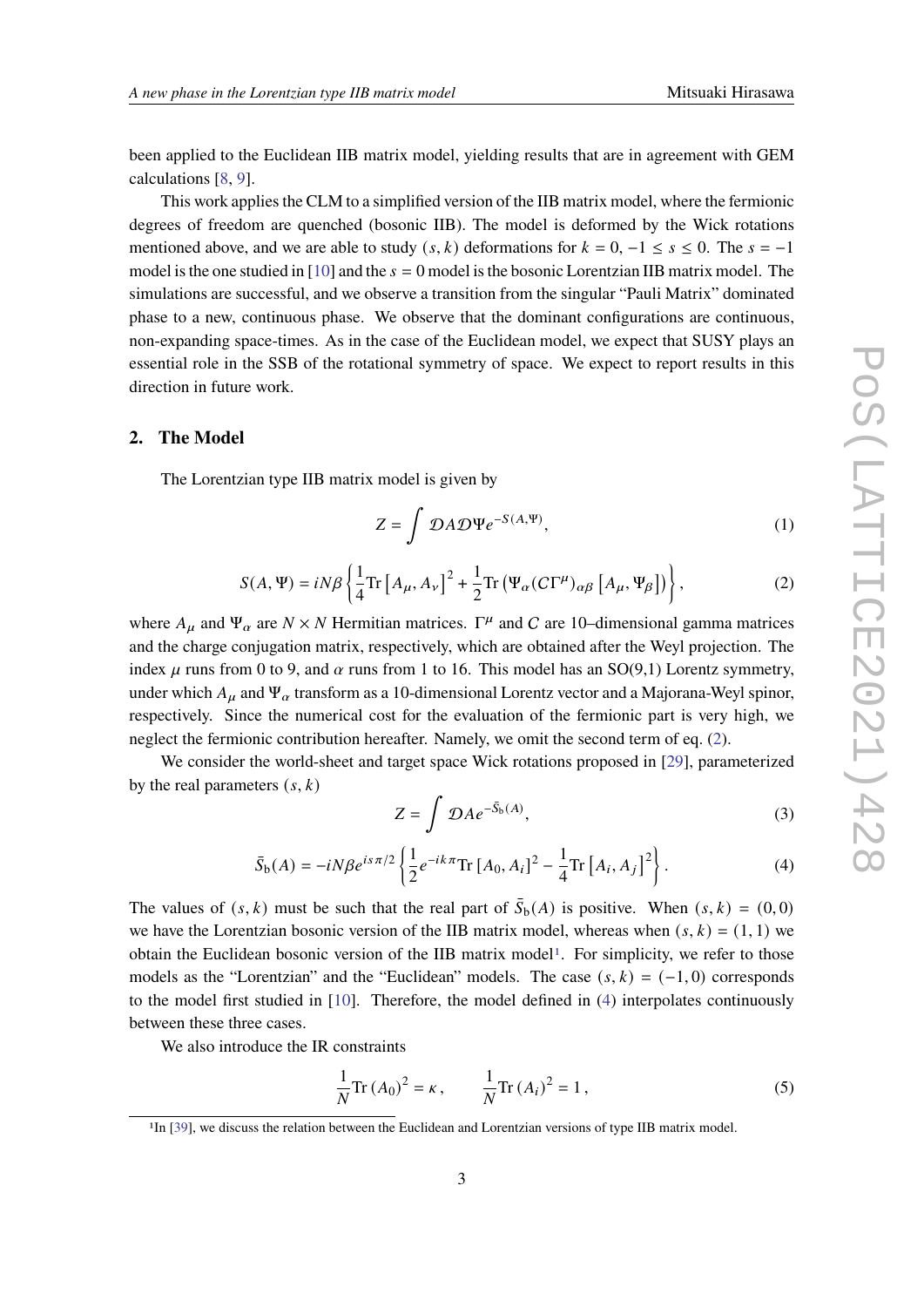in order to reduce the fluctuations of the zero modes in eq. [\(3\)](#page-2-3).

One of the non-trivial features of the model is the emergence of continuous time from its dynamics. If we choose the  $SU(N)$  basis which diagonalizes the  $A_0$  such that

$$
A_0 = \text{diag}(\alpha_1, \alpha_2, ..., \alpha_N) , \qquad \alpha_1 \le \alpha_2 \le \cdots \le \alpha_N, \tag{6}
$$

<span id="page-3-2"></span>then, in the model studied in [\[10\]](#page-7-5), the spatial matrices exhibit a band-diagonal structure, where  $|(A_i)_{\nu+p,\nu+q}| \ll 1$  for  $p^2 + q^2 < n^2$ . We call *n* the band width, and we define the  $n \times n$  block matrices

$$
(\bar{A}_{i})_{ab}(t) = (A_{i})_{\nu+a,\nu+b},
$$
\n(7)

where  $t$  is defined by

$$
t = \sum_{a=1}^{n} (A_0)_{\nu+a,\nu+a} = \sum_{a=1}^{n} \alpha_{\nu+a}.
$$
 (8)

It is natural to consider that the matrices  $\overline{A}_i(t)$  represent (fuzzy) space at time t.

# **3. The Complex Langevin Method**

The complex Langevin method (CLM) was introduced by Klauder and Parisi independently as one of the methods to overcome the notorious sign problem [\[30,](#page-9-3) [31\]](#page-9-4). The idea of the CLM is complexifying the dynamical variable to evaluate the complex Boltzmann weight correctly. In this section, we briefly explain the CLM.

Consider the case of a complex-valued action  $S(x) \in \mathbb{C}$  with a set of real-valued dynamical variables  $x \in \mathbb{R}^n$ . The partition function is given by

<span id="page-3-1"></span>
$$
Z = \int dx \, e^{-S(x)}.\tag{9}
$$

Since  $e^{-S(x)}$  is complex, in most interesting cases, the usual Monte Carlo methods are not applicable. In the CLM, we complexify the dynamical variables as

$$
x \in \mathbb{R}^n \to z \in \mathbb{C}^n. \tag{10}
$$

Then the partition function is given by

$$
Z = \int dz \, e^{-S(z)},\tag{11}
$$

and the complex Langevin equation is obtained as

<span id="page-3-0"></span>
$$
\frac{dz_i}{dt_{\rm L}} = -\frac{\partial S}{\partial z_i} + \eta_i(t_{\rm L}),\tag{12}
$$

where  $t_L$  is the (fictitious) Langevin time, the  $\eta_i(t_L)$  can be chosen to be real Gaussian noise, which satisfies

$$
\langle \eta_i(t_\text{L}) \eta_j(t'_\text{L}) \rangle_{\eta} = 2\delta_{i,j} \delta_{t_\text{L},t'_\text{L}},\tag{13}
$$

and  $\frac{\partial S(z)}{\partial z_i}$  is the drift term. The drift term  $\frac{\partial S(z)}{\partial z_i}$  is obtained from  $\frac{\partial S(x)}{\partial x_i}$  by analytic continuation.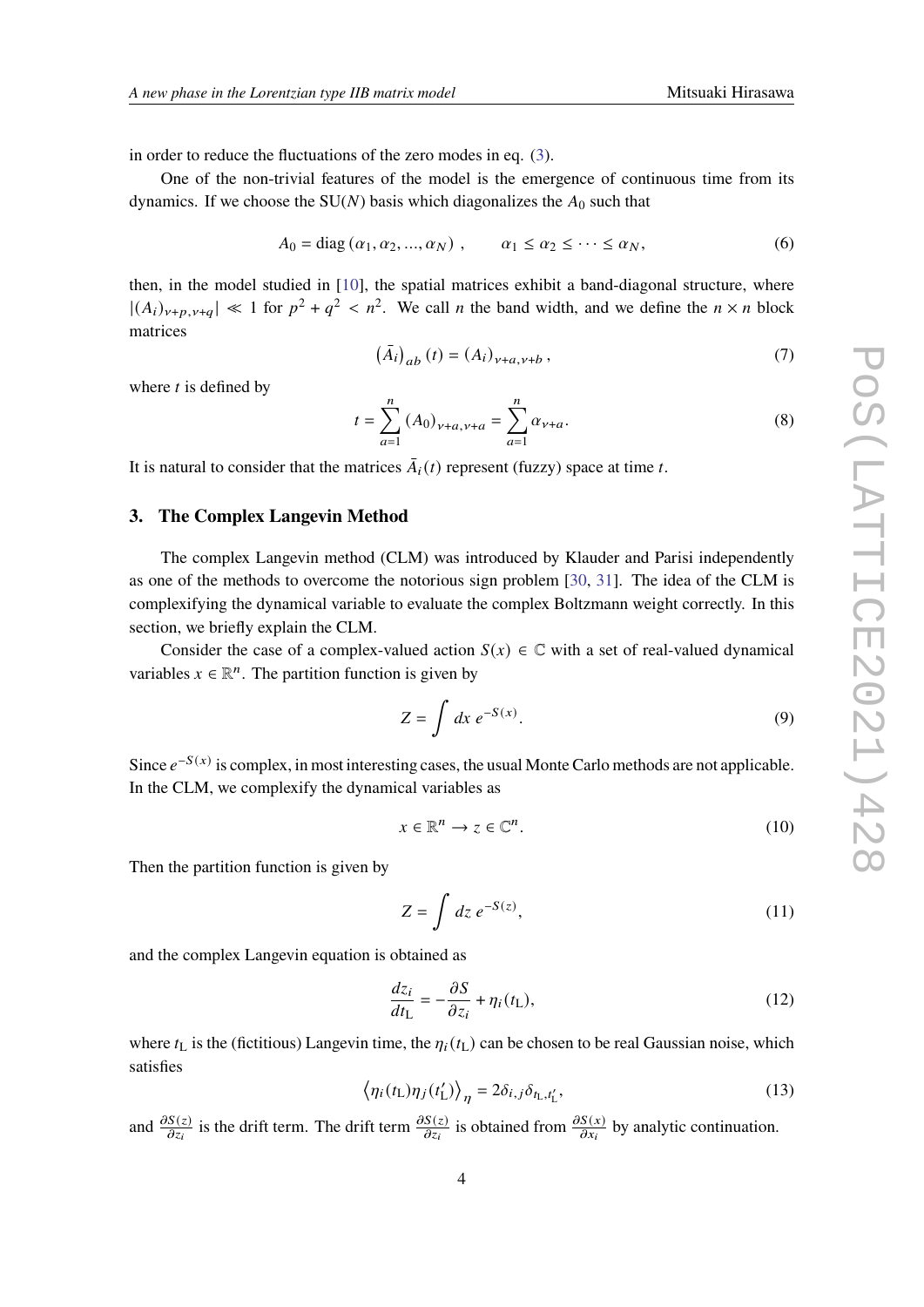It is known that the CLM might yield wrong results. Fortunately, a criterion for the solutions of  $(12)$  to give the expectation values of the model defined by the partition function  $(9)$  was proposed quite recently [\[33,](#page-9-8) [37\]](#page-9-9). The criterion is that the distribution of the drift term values should be suppressed exponentially or faster for a large magnitude of its values. The assumption of holomorphicity is crucial for the correctness of the method.

The first step is to make a change of variables to realize the order of the eigenvalues of  $A_0$  [\[29\]](#page-9-2). We introduce new variables  $\tau_i$  as

$$
\alpha_a = \sum_{i=1}^{a-1} e^{\tau_i},\tag{14}
$$

and we treat the  $\tau_i$  as the dynamical variables, which are complexified in the CLM. Then the order [\(6\)](#page-3-2) is automatically realized.

Next we apply the CLM to the model. The complex Langevin equation is the following:

$$
\frac{d\tau_a}{dt_L} = -\frac{\partial \bar{S}_{\text{eff}}}{\partial \tau_a} + \eta_a(t_L),
$$
\n
$$
\frac{d(A_i)_{ab}}{dt_L} = -\frac{\partial \bar{S}_{\text{eff}}}{\partial (A_i)_{ba}} + (\eta_i)_{ab}(t_L),
$$
\n(15)

where  $t_L$  is the Langevin time, and  $\eta$  is the Gaussian noise. The matrices  $(\eta_i)_{ab}(t_L)$  are chosen to be Hermitian. The effective action  $\bar{S}_{\text{eff}}$  is obtained from  $\bar{S}_{b}$ , by adding the appropriate gauge fixing and change of variable terms, as well as terms that enforce the constraints [\(5\)](#page-2-4). In the original model, the drift terms  $\frac{\partial \bar{S}_{\text{eff}}}{\partial \tau_a}$  and  $\frac{\partial \bar{S}_{\text{eff}}}{\partial (A_i)_{ba}}$  are defined for real variables  $\tau_a$  and Hermitian matrices  $(A_i)_{ba}$ . In the CLM, we perform an analytic continuation by taking complex  $\tau_a$  and general complex matrices  $(A_i)_{ba}.$ 

#### **4. Results**

First we show the result for  $(s, k) = (-1, 0)$  case, which corresponds to the approximation used in [\[16,](#page-8-2) [28\]](#page-9-1). Then we try to approach  $(s, k) = (0, 0)$ , which corresponds to the Lorentzian model.

**4.1**  $(s, k) = (-1, 0)$  **case** 

In order to study the SSB of the the SO(9) spatial symmetry, we define "the moment of inertia tensor" as

$$
T_{ij}(t) \equiv \text{tr}\left(\bar{X}_i(t)\bar{X}_j(t)\right),\tag{16}
$$

where  $\bar{X}_i(t)$  is defined as

$$
\bar{X}_i(t) = \frac{1}{2} \left( \bar{A}_i(t) + \bar{A}_i^{\dagger}(t) \right),\tag{17}
$$

and "tr" means the trace over the block matrices. When the space is SO(9) symmetric, the 9 eigenvalues have the same large–N limit. In Figure [1](#page-5-0) (Left), we plot the eigenvalues of  $T_{ii}(t)$ against time  $t$ . At early times, the 9 eigenvalues are almost the same. On the other hand, 3 out of 9 eigenvalues start to grow at some time. This behavior indicates that SO(9) symmetry is spontaneously broken at this time, and a macroscopic SO(3) symmetric space emerges.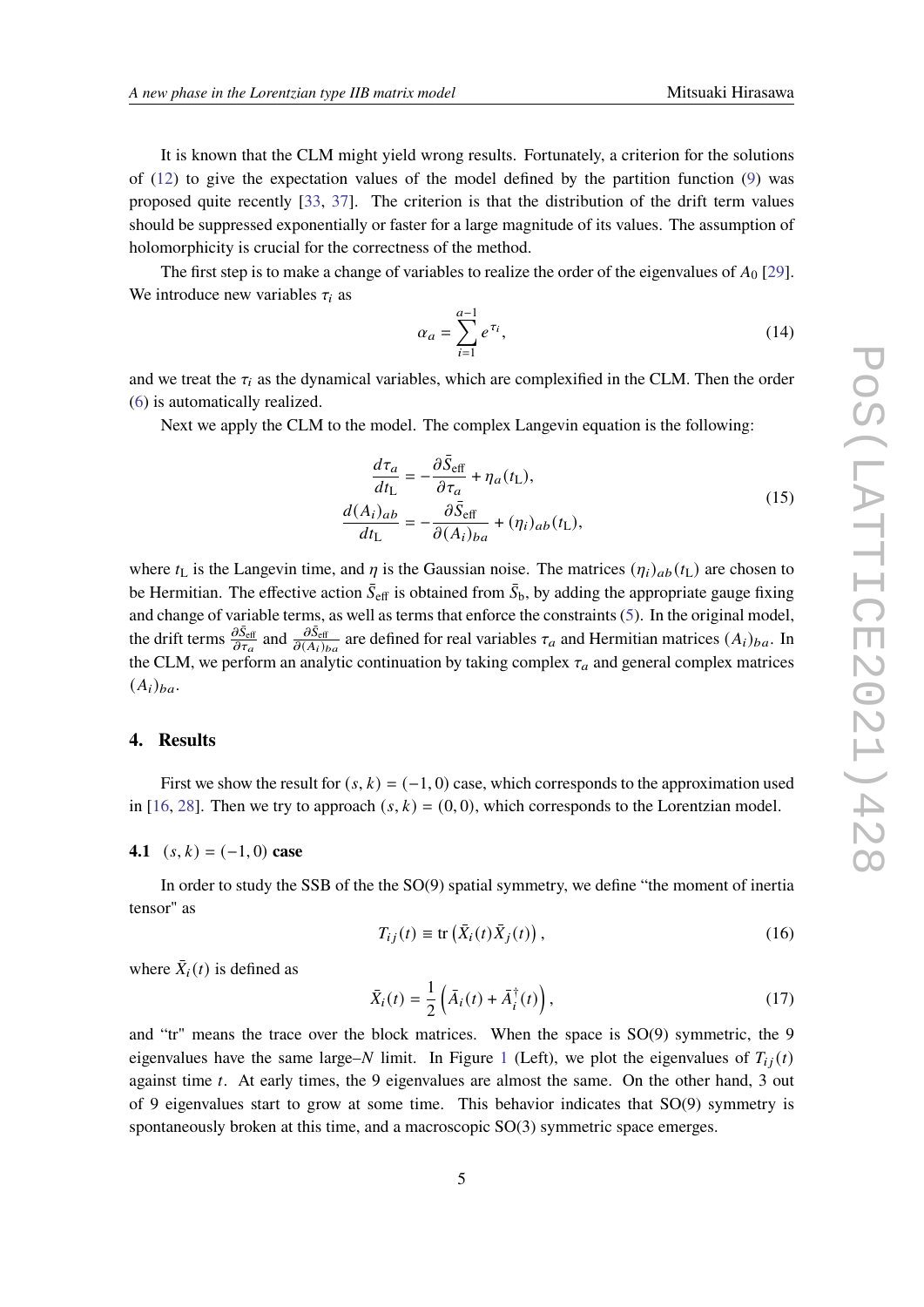<span id="page-5-0"></span>

**Figure 1:** Results for the bosonic model with  $(s, k) = (-1, 0)$ ,  $N = 128$ ,  $\beta = 8.0$ ,  $\kappa = 0.04$ . (Left) The eigenvalues of  $T_{i,j}(t)$  against time t. We find that only 3 out of 9 eigenvalues grow as time increases. (Right) The eigenvalues of  $Q(t)$  against time (t). Only 2 eigenvalues grow as time increases.

Next, to study the structure of the space, we define  $Q(t)$  as

$$
Q(t) = \sum_{i=1}^{9} (\bar{X}_i(t))^2,
$$
 (18)

whose eigenvalues describe how space spreads into the radial direction. If the space is smooth, the spectrum of the eigenvalues is continuous. In Figure [1](#page-5-0) (Right), we plot the eigenvalues of  $O(t)$ against time  $t$ . Only 2 eigenvalues start to grow at some point, which corresponds to when the  $SO(3)$ symmetric space starts to expand. This behavior means that the expansion of space is realized by only two isolated points at large distance. Therefore, space is not continuous [\[28\]](#page-9-1).

#### **4.2 approaching**  $(s, k) = (0, 0)$

We try to approach  $(s, k) = (0, 0)$  by using the CLM. We fix  $k = 0$  and do the simulations for various values of  $s$ . In Figure [2,](#page-6-0) we plot results for 3 different values of  $s$ . The (Left), (Center), and (Right) plots correspond to  $s = -0.8$ ,  $-0.6$ , and 0 respectively. The expansion behavior changes as s approaches 0. When  $s \approx -0.8$ , a bell-shaped expansion appears. If s gets closer to 0, at some point the expansion disappears ( $s \approx -0.6$ ), and finally a parabola-shaped expansion appears at  $s = 0$ . This parabola-shaped expansion is consistent with typical classical solutions [\[26\]](#page-8-3).

In Figure [3,](#page-6-1) we plot the eigenvalues of  $T_{ii}(t)$  against time t for the  $(s, k) = (0, 0)$  case. We observe that the 9 eigenvalues do not indicate an SSB pattern, even at late times. Therefore the SSB of SO(9) does not occur in this case.

# **5. Summary and discussion**

We applied the complex Langevin method (CLM) to the bosonic version of the type IIB matrix model to overcome the sign problem. As in [\[29\]](#page-9-2), we introduced the two parameters  $s$  and  $k$ , related to the Wick rotation on the world sheet and target space-time, respectively. The CLM was applied successfully, and we could simulate the model even at  $s = k = 0$ . In this work, we explored the  $k = 0, -1 \le s \le 0$  line, and we found a new phase in which the continuous space emerges as s approaches 0. In this phase, the expansion behavior changes and is consistent with the one found for the classical solutions obtained in [\[26\]](#page-8-3). However, the SSB of the SO(9) rotational symmetry is not observed.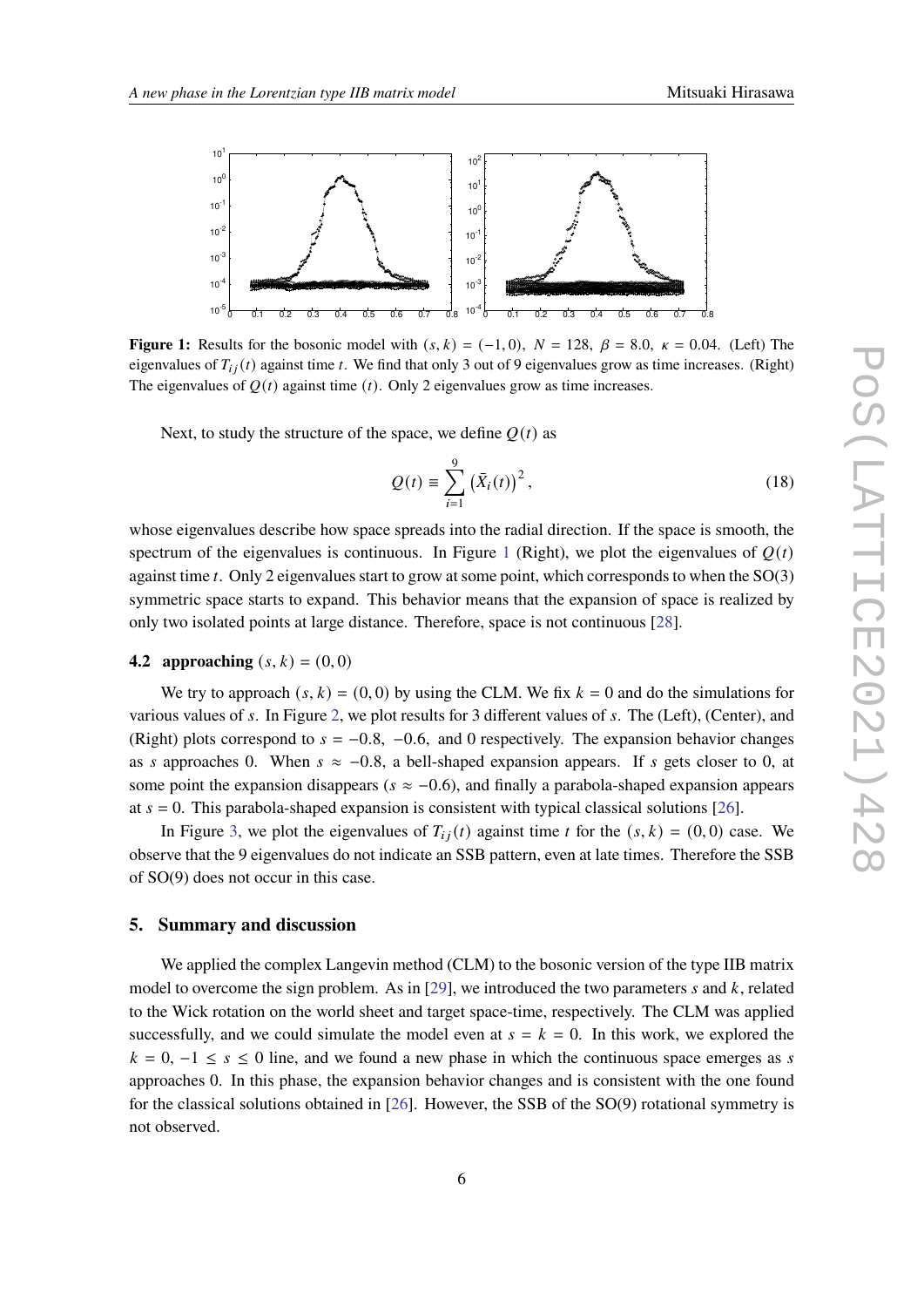<span id="page-6-0"></span>

<span id="page-6-1"></span>**Figure 2:** The eigenvalues of  $Q(t)$  are plotted against time t. (Left) The  $(s, k) = (-0.8, 0)$  case. (Center) The  $(s, k) = (-0.6, 0)$  case. (Right) The  $(s, k) = (0, 0)$  case. The other parameters are common, namely  $N = 128$ ,  $\beta = 2.5$ ,  $\kappa = 0.8$ .



**Figure 3:** Result for  $(s, k) = (0, 0)$ ,  $N = 128$ ,  $\beta = 2.5$ , and  $\kappa = 0.8$ . The eigenvalues  $\lambda_i(t)$  of  $T_{i}(t)$  are plotted against time  $t$ .

In [\[39\]](#page-9-7), we discuss the relation between the Lorentzian ( $s = k = 0$ ) and the Euclidean ( $s = k = 1$ ) 1) case. We have found that the behavior at the new phase is equivalent to the behavior obtained in the Euclidean model. This paper also discusses possible scenarios for emergent Lorentzian space-time at late times.

It is known that supersymmetry plays a central role in realizing the SSB of the  $SO(10)$  to  $SO(3)$ rotational symmetry in the Euclidean model [\[9\]](#page-7-4), and by neglecting the effects of the fermions, the SSB does not occur. Therefore, we expect that supersymmetry will play an essential role in realizing the SSB of the SO(9) symmetry, leading to an expanding space and a promising matrix model cosmology.

#### **Acknowledgment**

T. A., K. H., and A. T. were supported in part by Grant-in-Aid (Nos. 17K05425, 19J10002, and 18K03614, 21K03532, respectively) from Japan Society for the Promotion of Science. This research was supported by MEXT as "Program for Promoting Researches on the Supercomputer Fugaku" (Simulation for basic science: from fundamental laws of particles to creation of nuclei) and JICFuS. The numerical computations were carried out on the K computer (Project ID : hp170229, hp180178), the Oakbridge-CX in University of Tokyo (Project ID : hp120281, hp200106), the PC clusters in the KEK Computing Research Center and the KEK Theory Center, and the XC40 at YITP in Kyoto University. This work was also supported by computational time granted by the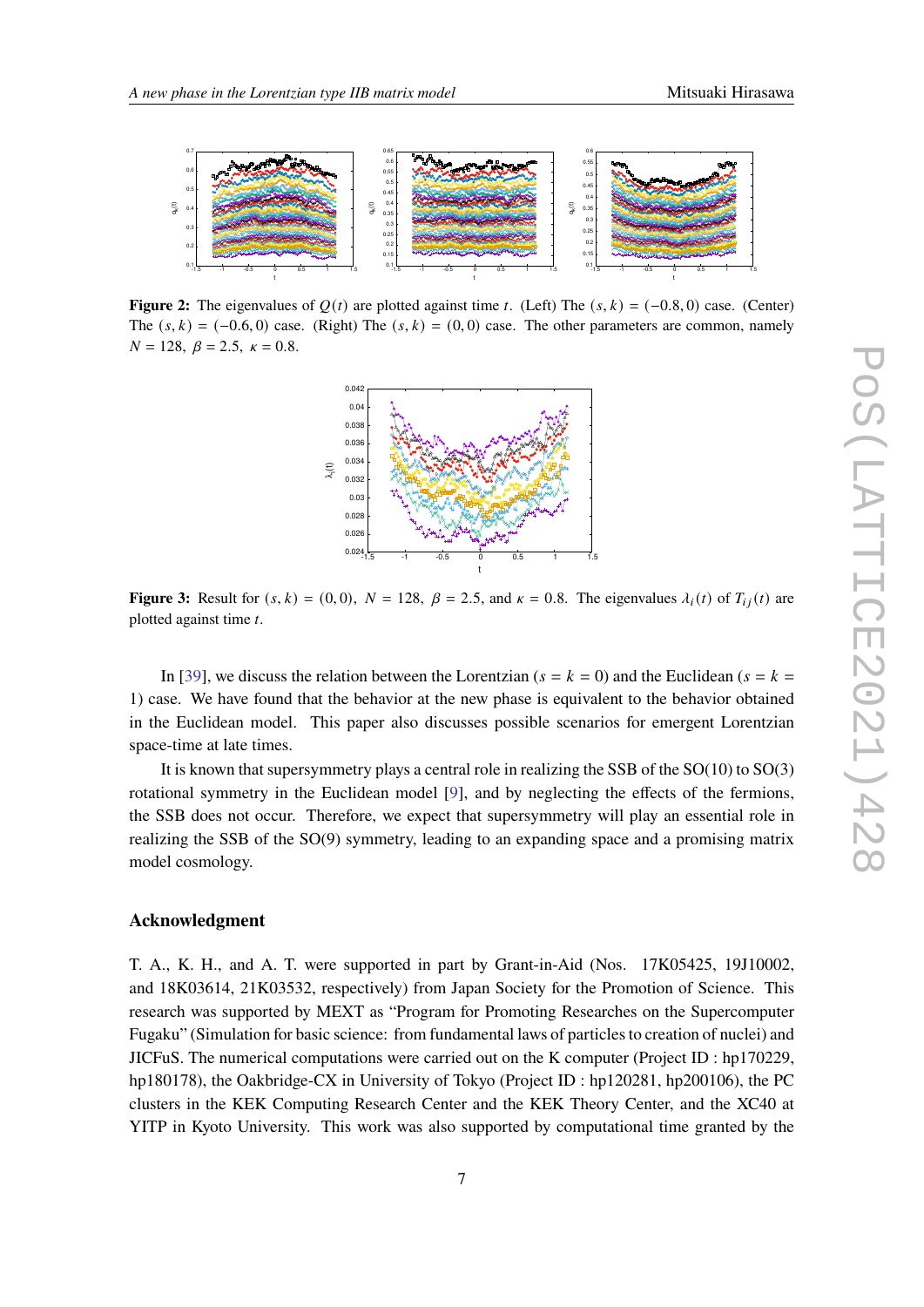Greek Research and Technology Network (GRNET) in the National HPC facility ARIS, under the project IDs SUSYMM and SUSYMM2.

# **References**

- <span id="page-7-0"></span>[1] N. Ishibashi, H. Kawai, Y. Kitazawa and A. Tsuchiya, *A Large N reduced model as superstring*, *[Nucl. Phys. B](https://doi.org/10.1016/S0550-3213(97)00290-3)* **498** (1997) 467 [[hep-th/9612115](https://arxiv.org/abs/hep-th/9612115)].
- <span id="page-7-1"></span>[2] J. Nishimura and F. Sugino, *Dynamical generation of four-dimensional space-time in the IIB matrix model*, *JHEP* **05** [\(2002\) 001](https://doi.org/10.1088/1126-6708/2002/05/001) [[hep-th/0111102](https://arxiv.org/abs/hep-th/0111102)].
- [3] H. Kawai, S. Kawamoto, T. Kuroki, T. Matsuo and S. Shinohara, *Mean field approximation of IIB matrix model and emergence of four-dimensional space-time*, *[Nucl. Phys. B](https://doi.org/10.1016/S0550-3213(02)00908-2)* **647** [\(2002\) 153](https://doi.org/10.1016/S0550-3213(02)00908-2) [[hep-th/0204240](https://arxiv.org/abs/hep-th/0204240)].
- [4] T. Aoyama and H. Kawai, *Higher order terms of improved mean field approximation for IIB matrix model and emergence of four-dimensional space-time*, *[Prog. Theor. Phys.](https://doi.org/10.1143/PTP.116.405)* **116** (2006) [405](https://doi.org/10.1143/PTP.116.405) [[hep-th/0603146](https://arxiv.org/abs/hep-th/0603146)].
- <span id="page-7-2"></span>[5] J. Nishimura, T. Okubo and F. Sugino, *Systematic study of the SO(10) symmetry breaking vacua in the matrix model for type IIB superstrings*, *JHEP* **10** [\(2011\) 135](https://doi.org/10.1007/JHEP10(2011)135) [[1108.1293](https://arxiv.org/abs/1108.1293)].
- <span id="page-7-3"></span>[6] K.N. Anagnostopoulos, T. Azuma and J. Nishimura, *Monte Carlo studies of the spontaneous rotational symmetry breaking in dimensionally reduced super Yang-Mills models*, *[JHEP](https://doi.org/10.1007/JHEP11(2013)009)* **11** [\(2013\) 009](https://doi.org/10.1007/JHEP11(2013)009) [[1306.6135](https://arxiv.org/abs/1306.6135)].
- [7] K.N. Anagnostopoulos, T. Azuma and J. Nishimura, *Monte Carlo studies of dynamical compactification of extra dimensions in a model of nonperturbative string theory*, *[PoS](https://doi.org/10.22323/1.251.0307)* **[LATTICE2015](https://doi.org/10.22323/1.251.0307)** (2016) 307 [[1509.05079](https://arxiv.org/abs/1509.05079)].
- <span id="page-7-7"></span>[8] K.N. Anagnostopoulos, T. Azuma, Y. Ito, J. Nishimura and S.K. Papadoudis, *Complex Langevin analysis of the spontaneous symmetry breaking in dimensionally reduced super Yang-Mills models*, *JHEP* **02** [\(2018\) 151](https://doi.org/10.1007/JHEP02(2018)151) [[1712.07562](https://arxiv.org/abs/1712.07562)].
- <span id="page-7-4"></span>[9] K.N. Anagnostopoulos, T. Azuma, Y. Ito, J. Nishimura, T. Okubo and S. Kovalkov Papadoudis, *Complex Langevin analysis of the spontaneous breaking of 10D rotational symmetry in the Euclidean IKKT matrix model*, *JHEP* **06** [\(2020\) 069](https://doi.org/10.1007/JHEP06(2020)069) [[2002.07410](https://arxiv.org/abs/2002.07410)].
- <span id="page-7-5"></span>[10] S.-W. Kim, J. Nishimura and A. Tsuchiya, *Expanding (3+1)-dimensional universe from a Lorentzian matrix model for superstring theory in (9+1)-dimensions*, *[Phys. Rev. Lett.](https://doi.org/10.1103/PhysRevLett.108.011601)* **108** [\(2012\) 011601](https://doi.org/10.1103/PhysRevLett.108.011601) [[1108.1540](https://arxiv.org/abs/1108.1540)].
- <span id="page-7-6"></span>[11] Y. Ito, S.-W. Kim, J. Nishimura and A. Tsuchiya, *Monte Carlo studies on the expanding behavior of the early universe in the Lorentzian type IIB matrix model*, *PoS* **[LATTICE2013](https://doi.org/10.22323/1.187.0341)** [\(2014\) 341](https://doi.org/10.22323/1.187.0341) [[1311.5579](https://arxiv.org/abs/1311.5579)].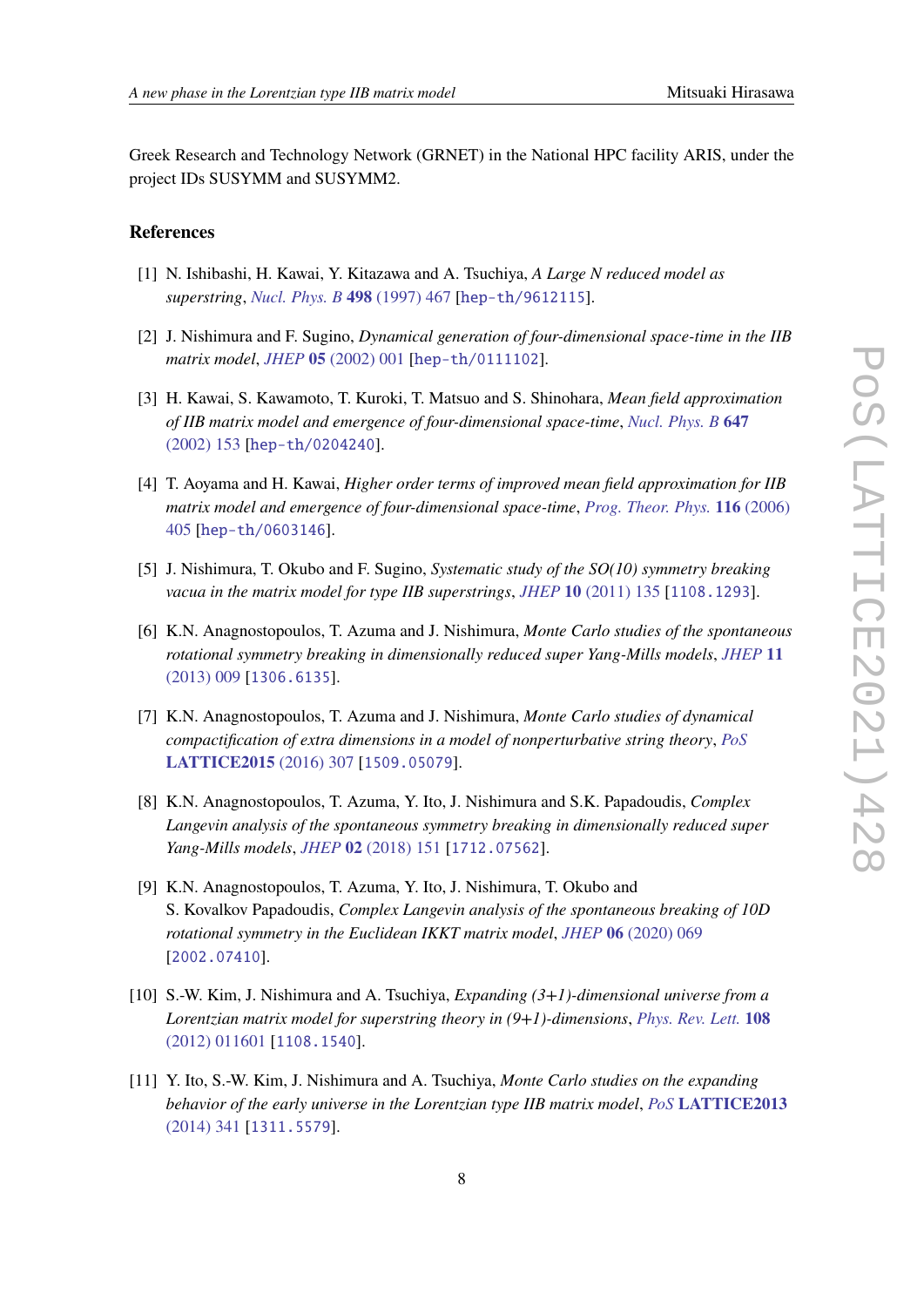- [12] Y. Ito, S.-W. Kim, Y. Koizuka, J. Nishimura and A. Tsuchiya, *A renormalization group method for studying the early universe in the Lorentzian IIB matrix model*, *[PTEP](https://doi.org/10.1093/ptep/ptu101)* **2014** [\(2014\) 083B01](https://doi.org/10.1093/ptep/ptu101) [[1312.5415](https://arxiv.org/abs/1312.5415)].
- [13] Y. Ito, J. Nishimura and A. Tsuchiya, *Power-law expansion of the Universe from the bosonic Lorentzian type IIB matrix model*, *JHEP* **11** [\(2015\) 070](https://doi.org/10.1007/JHEP11(2015)070) [[1506.04795](https://arxiv.org/abs/1506.04795)].
- <span id="page-8-0"></span>[14] Y. Ito, J. Nishimura and A. Tsuchiya, *Large-scale computation of the exponentially expanding universe in a simplified Lorentzian type IIB matrix model*, *PoS* **[LATTICE2015](https://doi.org/10.22323/1.251.0243)** [\(2016\) 243](https://doi.org/10.22323/1.251.0243) [[1512.01923](https://arxiv.org/abs/1512.01923)].
- <span id="page-8-1"></span>[15] S.-W. Kim, J. Nishimura and A. Tsuchiya, *Expanding universe as a classical solution in the Lorentzian matrix model for nonperturbative superstring theory*, *[Phys. Rev. D](https://doi.org/10.1103/PhysRevD.86.027901)* **86** (2012) [027901](https://doi.org/10.1103/PhysRevD.86.027901) [[1110.4803](https://arxiv.org/abs/1110.4803)].
- <span id="page-8-2"></span>[16] S.-W. Kim, J. Nishimura and A. Tsuchiya, *Late time behaviors of the expanding universe in the IIB matrix model*, *JHEP* **10** [\(2012\) 147](https://doi.org/10.1007/JHEP10(2012)147) [[1208.0711](https://arxiv.org/abs/1208.0711)].
- [17] A. Chaney, L. Lu and A. Stern, *Matrix Model Approach to Cosmology*, *[Phys. Rev. D](https://doi.org/10.1103/PhysRevD.93.064074)* **93** [\(2016\) 064074](https://doi.org/10.1103/PhysRevD.93.064074) [[1511.06816](https://arxiv.org/abs/1511.06816)].
- [18] A. Stern and C. Xu, *Signature change in matrix model solutions*, *[Phys. Rev. D](https://doi.org/10.1103/PhysRevD.98.086015)* **98** (2018) [086015](https://doi.org/10.1103/PhysRevD.98.086015) [[1808.07963](https://arxiv.org/abs/1808.07963)].
- [19] H. Steinacker, *Emergent Geometry and Gravity from Matrix Models: an Introduction*, *[Class.](https://doi.org/10.1088/0264-9381/27/13/133001) Quant. Grav.* **27** [\(2010\) 133001](https://doi.org/10.1088/0264-9381/27/13/133001) [[1003.4134](https://arxiv.org/abs/1003.4134)].
- [20] A. Chatzistavrakidis, H. Steinacker and G. Zoupanos, *Orbifolds, fuzzy spheres and chiral fermions*, *JHEP* **05** [\(2010\) 100](https://doi.org/10.1007/JHEP05(2010)100) [[1002.2606](https://arxiv.org/abs/1002.2606)].
- [21] A. Chatzistavrakidis, H. Steinacker and G. Zoupanos, *Intersecting branes and a standard model realization in matrix models*, *JHEP* **09** [\(2011\) 115](https://doi.org/10.1007/JHEP09(2011)115) [[1107.0265](https://arxiv.org/abs/1107.0265)].
- [22] H.C. Steinacker, *Quantized open FRW cosmology from Yang–Mills matrix models*, *[Phys.](https://doi.org/10.1016/j.physletb.2018.05.011) Lett. B* **782** [\(2018\) 176](https://doi.org/10.1016/j.physletb.2018.05.011) [[1710.11495](https://arxiv.org/abs/1710.11495)].
- [23] H. Aoki, *Chiral fermions and the standard model from the matrix model compactified on a torus*, *[Prog. Theor. Phys.](https://doi.org/10.1143/PTP.125.521)* **125** (2011) 521 [[1011.1015](https://arxiv.org/abs/1011.1015)].
- [24] H. Aoki, J. Nishimura and A. Tsuchiya, *Realizing three generations of the Standard Model fermions in the type IIB matrix model*, *JHEP* **05** [\(2014\) 131](https://doi.org/10.1007/JHEP05(2014)131) [[1401.7848](https://arxiv.org/abs/1401.7848)].
- [25] M. Honda, *Matrix model and Yukawa couplings on the noncommutative torus*, *[JHEP](https://doi.org/10.1007/JHEP04(2019)079)* **04** [\(2019\) 079](https://doi.org/10.1007/JHEP04(2019)079) [[1901.00095](https://arxiv.org/abs/1901.00095)].
- <span id="page-8-3"></span>[26] K. Hatakeyama, A. Matsumoto, J. Nishimura, A. Tsuchiya and A. Yosprakob, *The emergence of expanding space–time and intersecting D-branes from classical solutions in the Lorentzian type IIB matrix model*, *PTEP* **2020** [\(2020\) 043B10](https://doi.org/10.1093/ptep/ptaa042) [[1911.08132](https://arxiv.org/abs/1911.08132)].